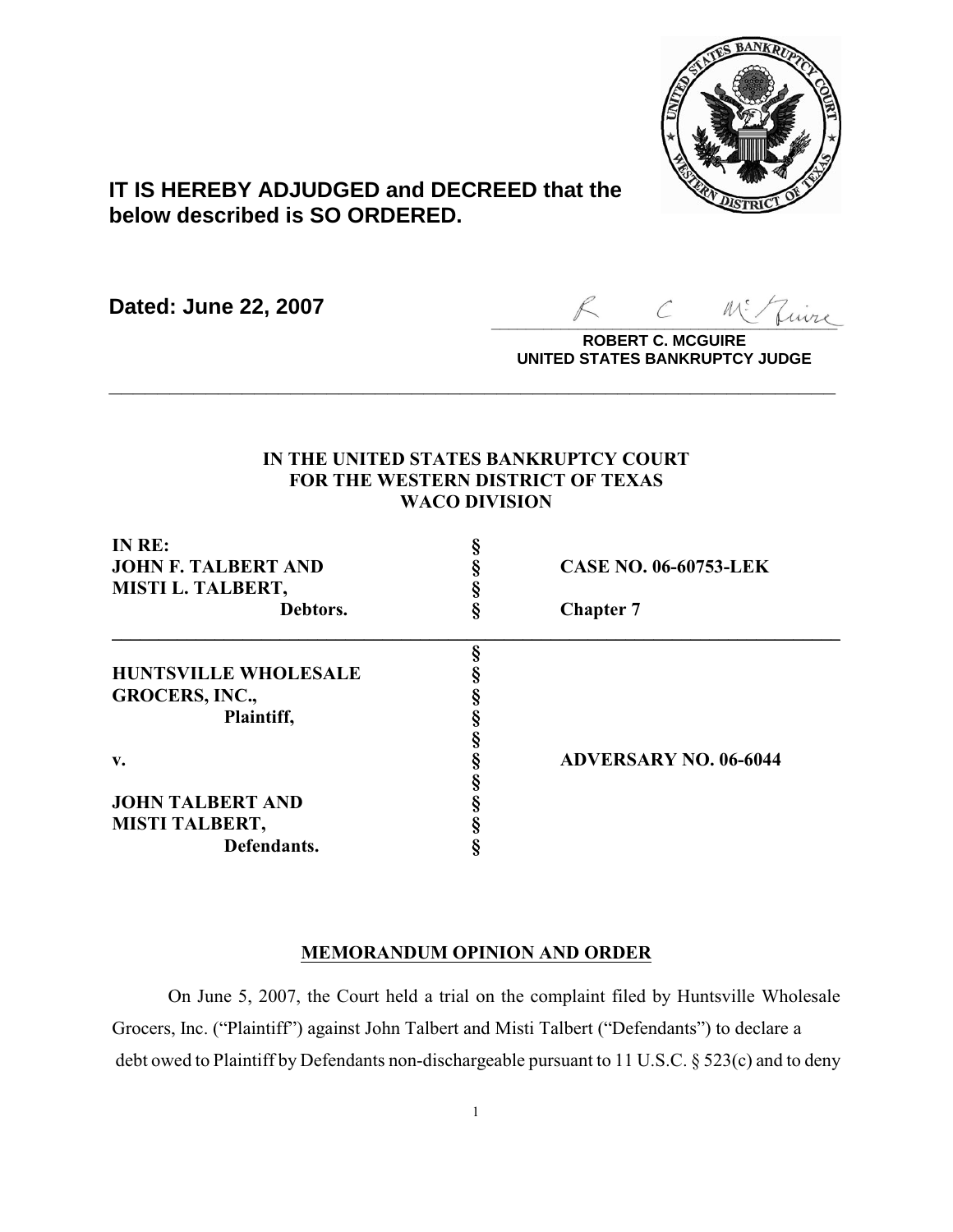the Defendants a discharge pursuant to 11 U.S.C. § 727.

The Court has subject matter jurisdiction of the parties' dispute pursuant to 28 U.S.C. § 1334 and  $\S$  157. The matter is a core contested proceeding pursuant to 28 U.S.C.  $\S$  157(b)(2)(I) (determinations as to the dischargeability of debts) and  $\S$  157(b)(2)(J) (objections to discharges). At the beginning of trial, based upon a motion by Defendants, which was not opposed by Plaintiff, the Court dismissed Plaintiff's cause of action to deny Defendants a discharge brought under 11 U.S.C. § 727.

At trial, Plaintiff's agent James Wade testified. Also, at trial, Defendant Misti Talbert testified. Plaintiff's Exhibits 1 -20 and Defendants' Exhibit 1, pages 3-4, were admitted into evidence.<sup>1</sup>

Plaintiff contends it contracted with Defendants to provide Defendants goods, primarily tobacco products and related items. Pursuant to that agreement, from September 2005 through October 2005, Plaintiff provided such items to Defendants, but the approximate amount of \$76,872.92 remains unpaid.<sup>2</sup> Plaintiff contends it entered into the contractual relationship with Defendants and provided the items based upon Defendants' promises to pay for said items, with such promises shown by checks written by Defendants to pay for the delivered goods. Plaintiff contends that Defendants knew the promises to pay were false when made, that all was done with the intent of deceiving and defrauding Plaintiff and/or was made with the intent to induce Plaintiff to continue to deliver goods to Defendants. Plaintiff contends that grounds exist to declare the unpaid debt non-dischargeable.

Defendants contend that they never induced Plaintiff to sell them goods on credit through fraud or fraudulent misrepresentations and never incurred debt for which they did not intend to pay. Defendants contend that, when checks were written to cover the payment for delivered goods, they intended to have money in the bank account sufficient to cover the checks. Defendants contend that they filed a chapter 7 bankruptcy only as a last resort because the tobacco store business failed. Defendants do not dispute that they are personally liable for the debt owed Plaintiff. Defendants do

Plaintiff's Exhibits 1 through 20 were admitted into evidence without objection from Defendants. However, 1 Defendant Misti Talbert testified she could not identify Plaintiff's Exhibits 5, 6, 8, 10, and 12.

The \$76,872.92 figure was plead in Plaintiff's complaint and repeated in Plaintiff's Pretrial Order as the amount <sup>2</sup> owed by Defendants. However, at trial, on questioning by Plaintiff's attorney, Defendant Misti Talbert agreed that \$84,167 is owed. Plaintiff is limited to the amount plead.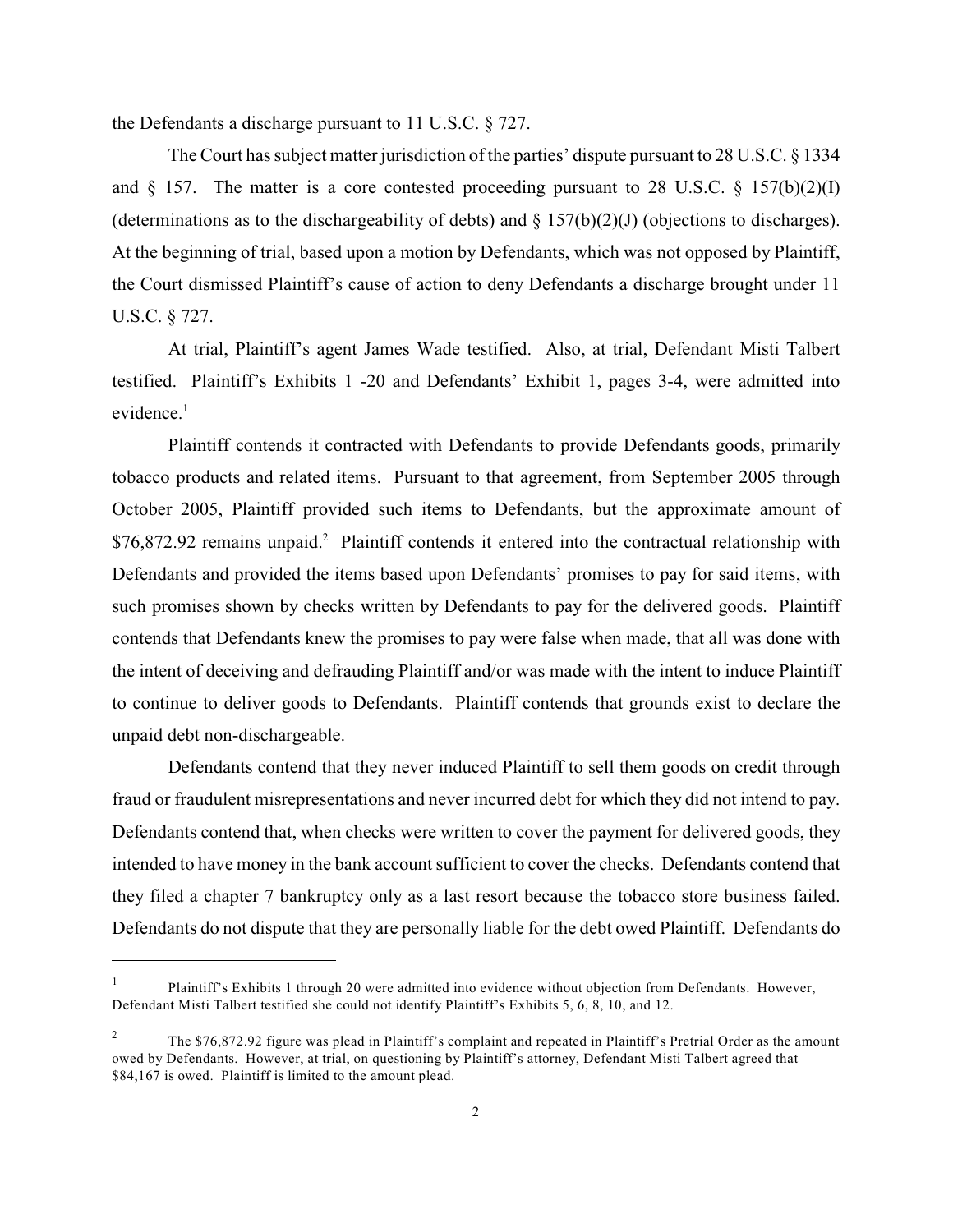not dispute the amount of the debt Plaintiff claims is owed.

The foregoing and following represents the Court's findings of fact and conclusions of law made pursuant to Bankruptcy Rules 7052 and 9014. Where appropriate, a finding of fact shall be construed to be a conclusion of law, and vice versa.

#### **FINDINGS OF FACT**

1. Plaintiff is owed at least \$76,872.92 by Defendants.

2. At all relevant times, Defendants jointly did business under the name of Tobacco Island, a store that sold tobacco goods and other related items in Gatesville, Texas.

3. Plaintiff and Defendants had a business relationship from about November 1999 through the end of October 2005 and into the first days of November 2005. During that six year period, Plaintiff did not deliver goods to Defendants for about an 8-month to one-year period because, during that short time, Plaintiff did not deliver to the geographical area that included Defendants' store location. During this 1999 through 2005 time period, Plaintiff supplied primarily tobacco products and other related items to Tobacco Island.

4. Jack and James Wade are officers of Plaintiff. James Wade testified he is vice-president of Plaintiff.

5. At all relevant times, Defendant Misti Talbert was the primary person with Tobacco Island handling the store's dealings with Plaintiff.

6. At all relevant times, Defendant Misti Talbert was the primary person handling the finances for Tobacco Island, including paying all bills and writing all checks.

7. Tobacco Island started having cash flow problems in approximately the summer of 2004.

8. About that same time in the summer of 2004, Defendants and Plaintiff agreed to allow Defendants to pay for goods on extended terms. Under this agreement, on Tuesdays, when Plaintiff made deliveries to Tobacco Island, Defendant gave checks to Plaintiff's delivery driver for goods delivered previously, usually goods that had been delivered to the store in the preceding week. These checks were, for the most part, post-dated to a future date on which Defendants expected to have money in the bank account sufficient to cover the check amounts.

9. Plaintiff did not have a lien on inventory delivered to Defendants' store. Although a lien arrangement was discussed, and Defendants were agreeable to granting a lien, Plaintiffs did not send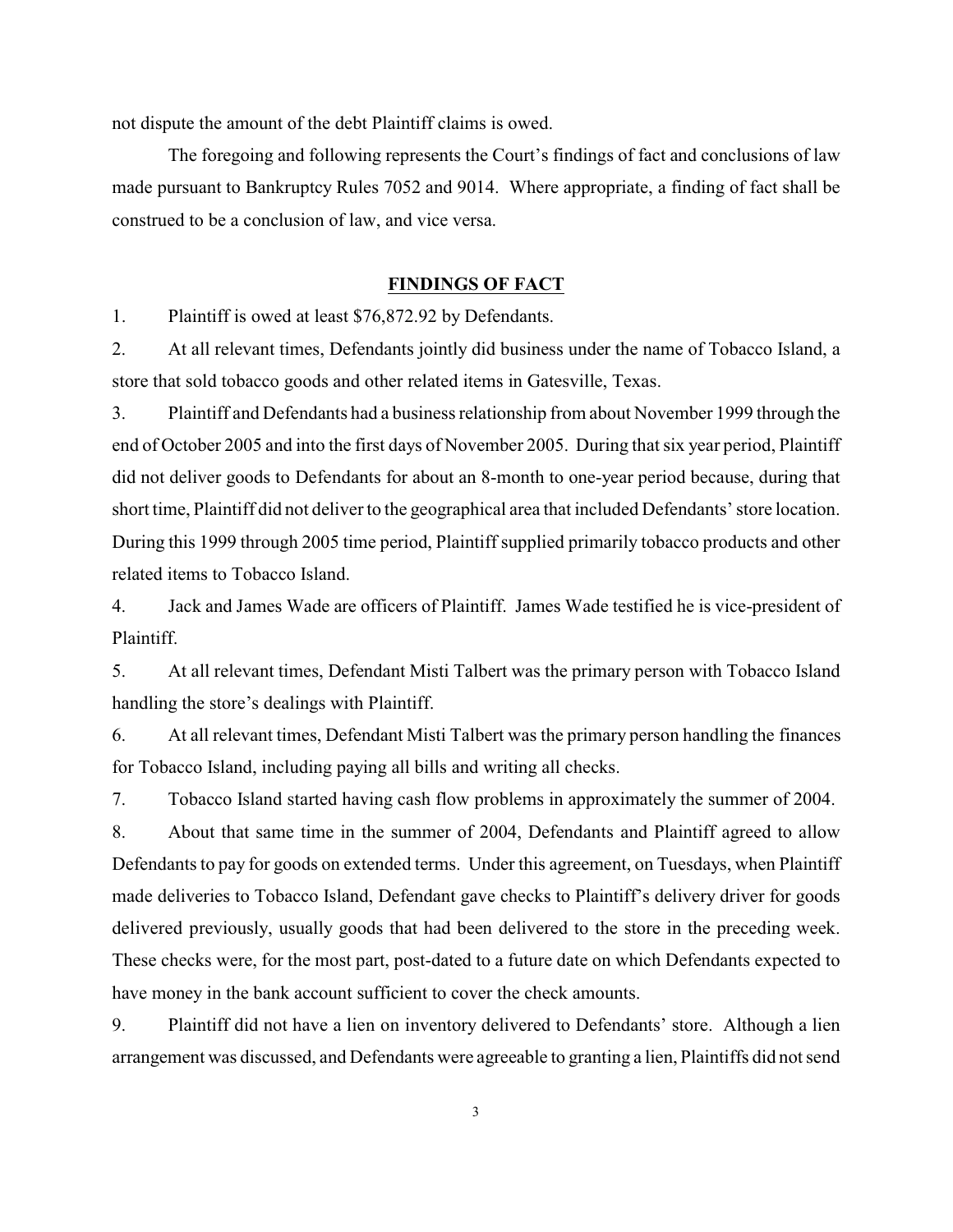documents to Plaintiff to sign to grant a lien on inventory.

10. Defendants' weekly purchases of inventory from Plaintiff during September 2005 through October 2005 was of equal, if not smaller, amounts than Defendants had usually purchased from Plaintiff on a weekly basis during the preceding five years.

11. Defendant Misti Talbert testified that Plaintiff had not included in its exhibits two invoices dated approximately September 12, 2005 and September 17 or 19, 2005 for deliveries made in about that same month for a total amount of \$32,000 and for which she was able to pay without checks being returned for insufficient funds.

12. Defendant Misti Talbert worked out a payment schedule with the Wades, agents of Plaintiff, on one Tobacco Island check dated September 30, 2005 in the amount of \$20,0013.66 which had been returned for insufficient funds and for which she would pay \$2000 per week until paid. She made four payments of \$2000 each with checks dated October 4, 11, 20, and 27, 2005.

13. Defendant Misti Talbert called the Wades to inform them that she was stopping payment on October 27, 2005 on all checks they were holding that were post-dated to dates later than October 27, 2005.

14. James Wade testified that Plaintiff received, on average, in the year prior to Tobacco's Island's closing, about 2-3 insufficient checks from Defendants. He testified that he did not consider the receipt of insufficient funds checks from a customer to be an indication of that customer's financial health, given that checks did not clear "NSF" for a variety of reasons.

15. Defendants closed the store in early November, likely the first or second day of November. 16. Just prior to closing the store, Defendants sold approximately \$16,000 of inventory at cost (which was apparently at wholesale value) to another tobacco store. By this sale, Defendants sold nearly all of the inventory of Tobacco Island.

17. After the sale of goods at cost, Defendant Misti Talbert called James Wade and informed him that she did not know for certain, but there was not likely enough inventory left for Plaintiff to pick up. James Wade apparently agreed with this information because Plaintiff did not send a representative to Tobacco Island to investigate the existence or dollar value of any remaining inventory.

18. Defendant Misti Talbert used the approximately \$16,000 received from sale of tobacco at cost, along with some other small amount of money, to pay Plaintiff for another Tobacco Island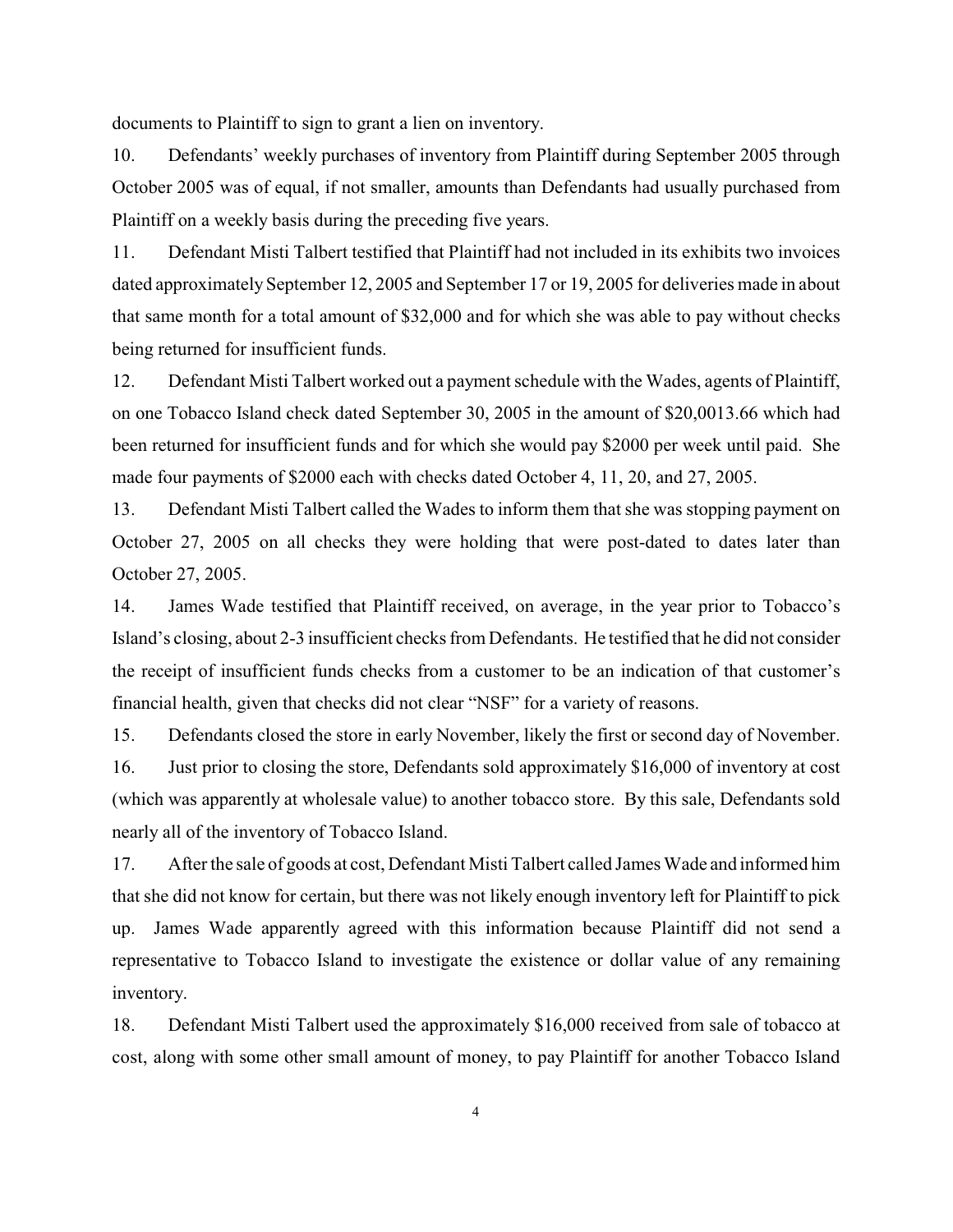check dated October 21, 2005 in the amount of \$17,537.77 that had been returned unpaid for insufficient funds.

19. Defendants decided to close Tobacco Island only afer receiving a notice from their bank on approximately October 26, 2005 of a check being denied payment for insufficient funds.

20. Defendant Misti Talbert credibly testified that at least 90% of Tobacco Island's income was paid to Plaintiff. The remaining income went to pay overhead expenses, including the salaries of two employees, a salary to Defendant Misti Talbert, rent, and utilities.

21. Plaintiff presented no evidence how much, if any, of personal bills that Defendants paid using store income.

22. Defendant Misti Talbert credibly testified that, when she gave post-dated checks to Plaintiff, she intended to have the funds in the Tobacco Island bank account to cover the amount of the check.

23. Defendant Misti Talbert credibly testified that all proceeds of the sales of inventory during September and October of 2005, except money paid on overhead expenses, went to Plaintiff to pay for money owed on previous invoices.

24. Defendant Misti Talbert did not challenge the fact that she did not pay for \$84,167 of inventory delivered during September and October 2005.

#### **CONCLUSIONS OF LAW**

Courts have determined that the party seeking an exception to discharge bears burden of proof as to nondischargeability of the debt. Fields v. Hartford Casualty Insurance Co., 926 F.2d 501 (5th Cir.), cert. denied, 502 U.S. 938 (1991). Here, Plaintiff bears the burden of proof to present evidence showing the debt Defendants owe it should survive bankruptcy. Also, the United States Supreme Court has stated that the plaintiff must prove the exception by a preponderance of the evidence. Grogan v. Garner, 498 U.S. 279, 287 (1991); RecoverEdge L.P. v. Pentecost, 44 F.3d 1284, 1292 ( $5<sup>th</sup>$  Cir. 1995). Thus, Plaintiff must present an amount of evidence showing that is it more probable than not that the factors of the claimed exception of § 523 are met, such that the debt owed it is excepted from Defendants' discharge.

Although Plaintiff cited 11 U.S.C. § 523(c) in its complaint as the Bankruptcy Code basis for its cause of action, this subsection only informs creditors that they must take action by bringing an adversary proceeding to have a debt held non-dischargeable if the debt is of a type falling within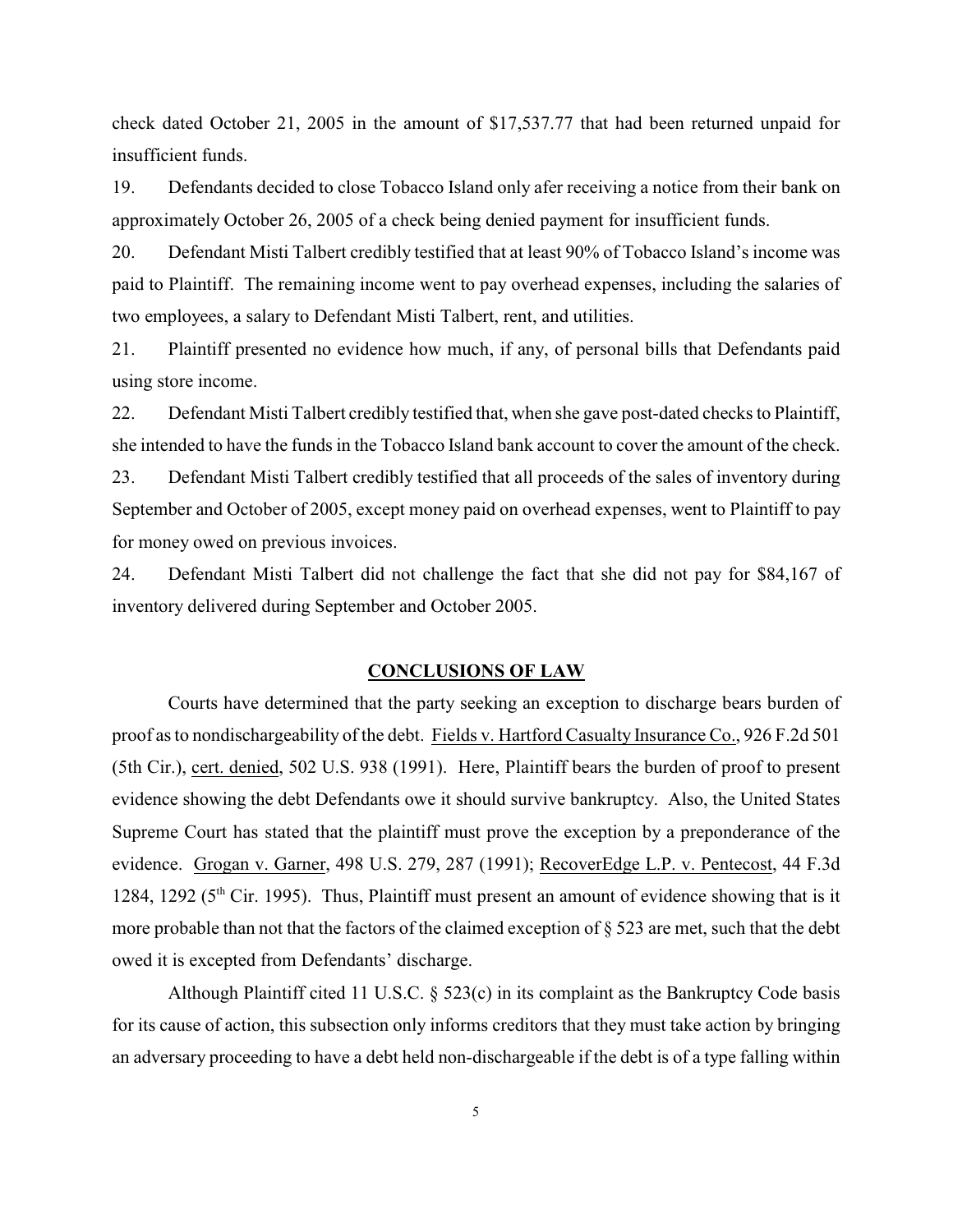the categories described in §§ 523(a)(2), (4), or (6). Plaintiff did not specify under which subsection of § 523 it was suing; however, Defendants did not complain. The allegations in the complaint set forth a cause of action under  $\S$  523(a)(2)(a).

Under 11 U.S.C. § 523(a)(2), a debt shall not be dischargeable in bankruptcy "to the extent" it is "for money ... obtained by ... false pretenses, a false representation, or actual fraud." Archer v. Warner, 538 U.S. 314, 316, 123 S. Ct. 1462, 1465 (2003). As the Fifth Circuit has explained:

As a general matter,  $\S$  523(a)(2)(A) "contemplates frauds involving 'moral turpitude or intentional wrong; fraud implied in law which may exist without imputation of bad faith or immorality, is insufficient.'" . . . When defining the elements of nondischargeability under  $\S$  523(a)(2)(A), we have distinguished between actual fraud on the one hand, and false pretenses and representations on the other. In order for a debtor's representation to be a "false representation or false pretense" under  $\S$  523(a)(2), it "must have been: (1) [a] knowing and fraudulent falsehood  $\lceil \cdot \rceil$ , (2) describing past or current facts, (3) that [was] relied upon by the other party."

RecoverEdge L.P. v. Pentecost, 44 F.3d at 1292-93; see also Bank of La. v. Bercier (In re Bercier), 934 F.2d 689, 692 (5th Cir.1991) ("[T]o be a false representation or false pretense under § 523(a)(2), the 'false representations and false pretenses [must] encompass statements that falsely purport to depict current or past facts.'"(citation omitted)).

The words "false pretenses, a false representation, or actual fraud" in  $\S$  523(a)(2)(A) refer to common-law torts, while the words in  $\S$  523(a)(2)(B) related a cause of action based upon false statements in writing do not. Field v. Mans, 516 U.S. 59, 69, 116 S. Ct. 437, 443 (1995). A plaintiff suing under  $\S$  523(a)(2)(A) need not show reasonable reliance on the false statements, but must show justifiable reliance thereon, such that the reliance must be justified given the particular circumstances. Id. at 74-75, 116 S. Ct. at 446.

Here, based upon the credible testimony of the witnesses for both Plaintiff and Defendant, the following was proved: Defendants' tobacco business failed at the end of October 2005; the business had been in financial straits since approximately the summer of 2004; upon learning of Tobacco Island's unfavorable financial condition, Plaintiff agreed to allow Defendants to pay on an extended basis; that upon receipt of NSF checks from Defendants, Plaintiffs did not terminate deliveries to Defendants but continued to make weekly deliveries; Plaintiffs did not take action to secure a lien on delivered goods; Plaintiff did not investigate the existence or value of any inventory remaining after Defendants' sale of goods at cost to another store and the closing of Tobacco Island;